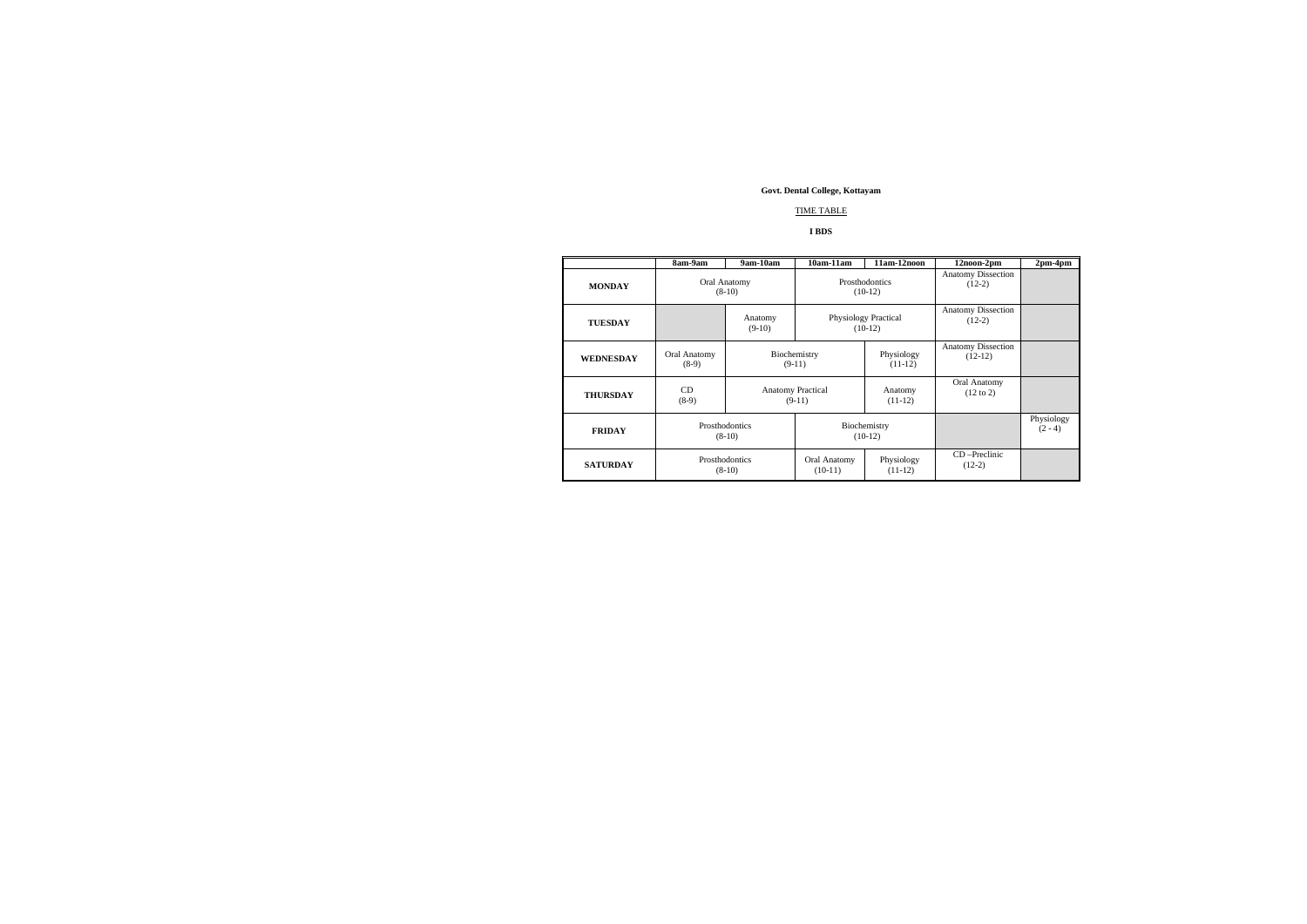# TIME TABLE

# **II BDS**

| <b>TIME</b>      | 8am-9am                                   | 9am-10am                   |                                            | $10am-11am$                               |                                                  | 11am-12noon                              | 12noon-1pm                |                         | $1pm-2pm$                         | $2pm - 4pm$ |
|------------------|-------------------------------------------|----------------------------|--------------------------------------------|-------------------------------------------|--------------------------------------------------|------------------------------------------|---------------------------|-------------------------|-----------------------------------|-------------|
| <b>MONDAY</b>    | Prosthodontics<br>$(8-10)$                |                            | <b>Conservative Dentistry</b><br>$(10-12)$ |                                           | <b>Orthodontics Practical</b><br>$(12noon -2pm)$ |                                          |                           |                         |                                   |             |
| <b>TUESDAY</b>   | <b>Conservative Dentistry</b><br>$(8-10)$ |                            |                                            | Pharmac. Theory<br>$(10.30 - 11.30)$      |                                                  | G. Pathology Theory<br>$(11.30 - 12.30)$ |                           |                         | G. Pathology Practical<br>$(2-4)$ |             |
| <b>WEDNESDAY</b> | <b>Orthodontics Practical</b><br>$(8-10)$ |                            | Prosthodontics<br>$(10-11)$                |                                           | Microbiology<br>$(11-1)$                         |                                          | Oral Pathology<br>$(1-2)$ |                         |                                   |             |
| <b>THURSDAY</b>  | Prosthodontics<br>$(8-10)$                |                            |                                            | <b>Conservative Dentistry</b><br>$(10-1)$ |                                                  |                                          | G. Pathology<br>$(2-4)$   |                         |                                   |             |
| <b>FRIDAY</b>    |                                           | Pharmacology<br>$(9-11)$   |                                            |                                           | Conserv. Dentistry<br>$(11.30-12-30)$            |                                          |                           | Microbiology<br>$(2-4)$ |                                   |             |
| <b>SATURDAY</b>  | <b>Dental Materials</b><br>$(8-9)$        | Prosthodontics<br>$(9-12)$ |                                            |                                           |                                                  | Oral Pathology<br>$(12-1)$               |                           |                         |                                   |             |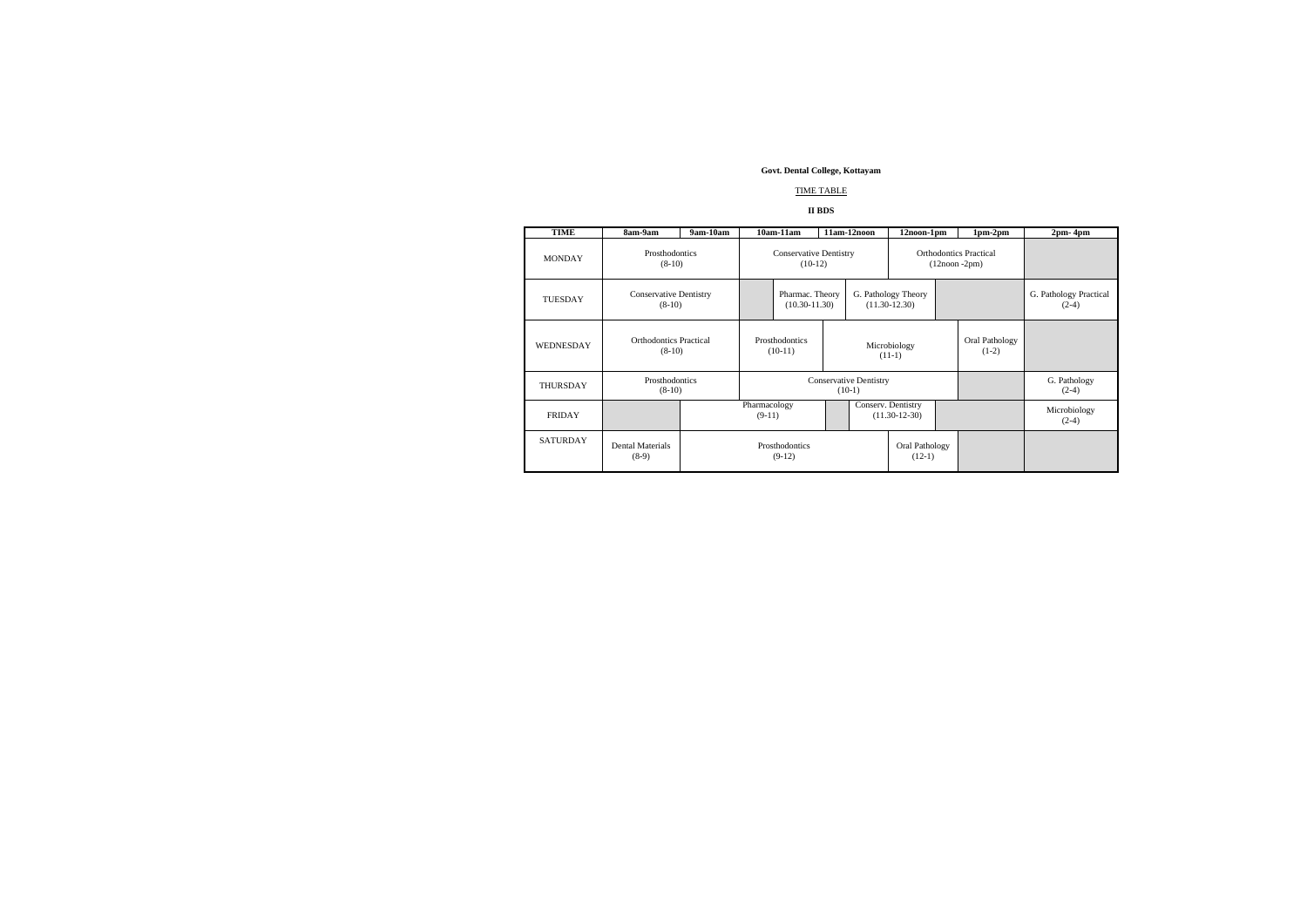# TIME TABLE  **III BDS**

|                 | 8am-9am                                  | $9am-10am$                          | $10am-11am$                            | $11am-12noon$ | 12noon-1pm                 | $1pm-2pm$      |
|-----------------|------------------------------------------|-------------------------------------|----------------------------------------|---------------|----------------------------|----------------|
| <b>MONDAY</b>   | <b>Community Dentistry</b><br>$(8-9)$    |                                     | Oral Pathology                         |               |                            |                |
| <b>TUESDAY</b>  | Prosthodontics<br>$(8-9)$                | <b>Orthodontics</b><br>$(9-10)$     | <b>Clinical Postings</b><br>$(10-1)$   |               |                            | Periodontics   |
| WEDNESDAY       | <b>Conservative Dentistry</b><br>$(8-9)$ | Pedodontics<br>$(9-10)$             | <b>Clinical Postings</b><br>$(10-1)$   |               | <b>Community Dentistry</b> |                |
| <b>THRUSDAY</b> | Oral Surgery<br>$(8-9)$                  | <b>Clinical Postings</b><br>$(9-1)$ |                                        |               |                            | Oral Pathology |
| <b>FRIDAY</b>   | Medicine (Theory & Clinics)<br>$(8-10)$  |                                     | Surgery (Theory & Clinics)<br>$(10-1)$ |               |                            |                |
| <b>SATURDAY</b> | Oral Pathology<br>$(8-9)$                | <b>OMR</b><br>$(9-10)$              | <b>Clinical Postings</b><br>$(10-1)$   |               |                            |                |

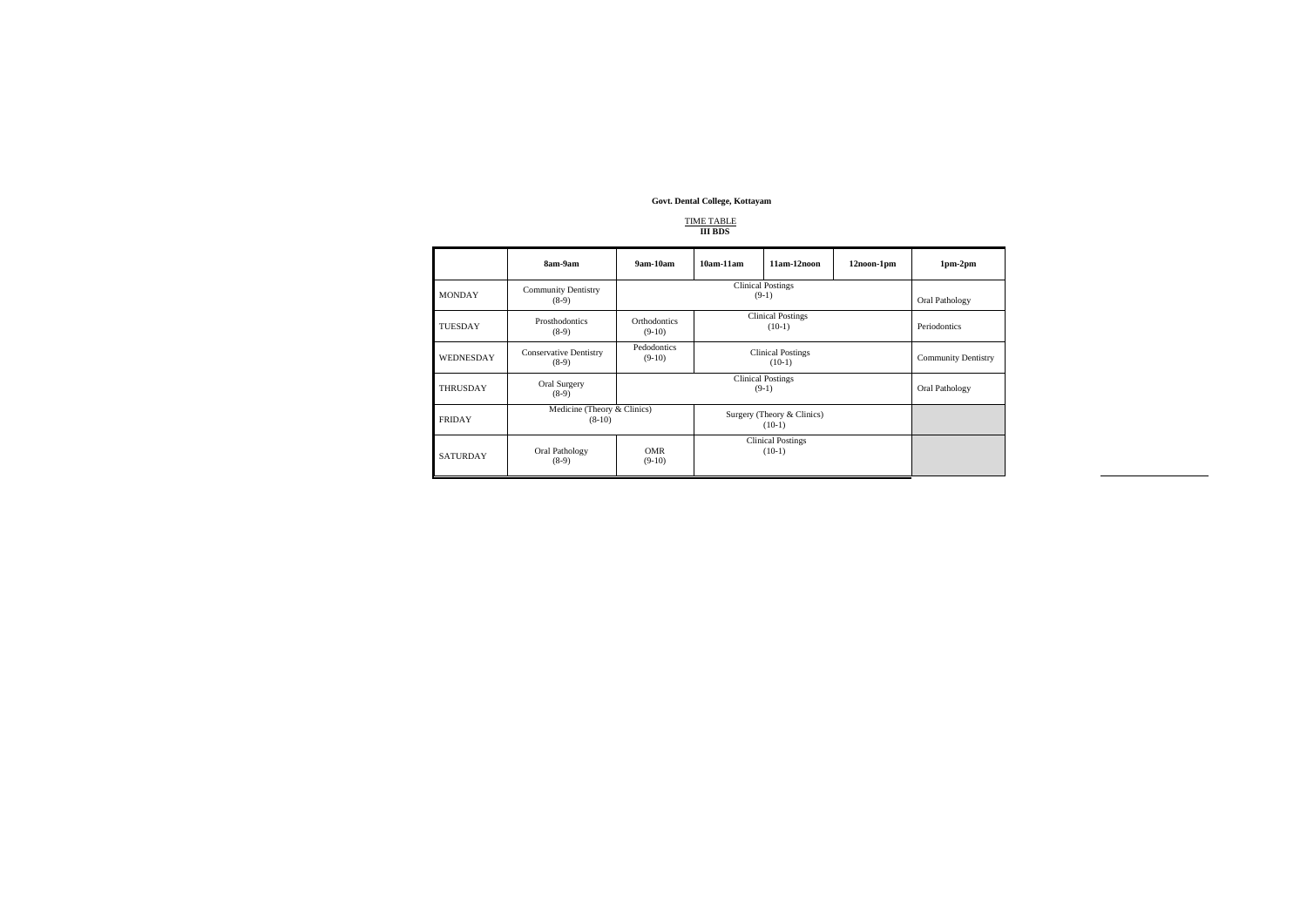### TIME TABLE

### **FINAL BDS – PART I**

|                  | 8am-9am        | 9am-1pm        | $1pm-2pm$                     |
|------------------|----------------|----------------|-------------------------------|
| <b>MONDAY</b>    | Periodontics   | <b>CLINICS</b> | <b>OMR</b>                    |
| <b>TUESDAY</b>   | <b>OMFS</b>    | <b>CLINICS</b> | Pedodontics                   |
| <b>WEDNESDAY</b> | <b>PHD</b>     | <b>CLINICS</b> | Orthodontics                  |
| <b>THURSDAY</b>  | <b>OMR</b>     | <b>CLINICS</b> | <b>Conservative Dentistry</b> |
| <b>FRIDAY</b>    | Prosthodontics | <b>CLINICS</b> | Periodontics                  |
| <b>SATURDAY</b>  | Orthodontics   | <b>CLINICS</b> | <b>PHD</b>                    |